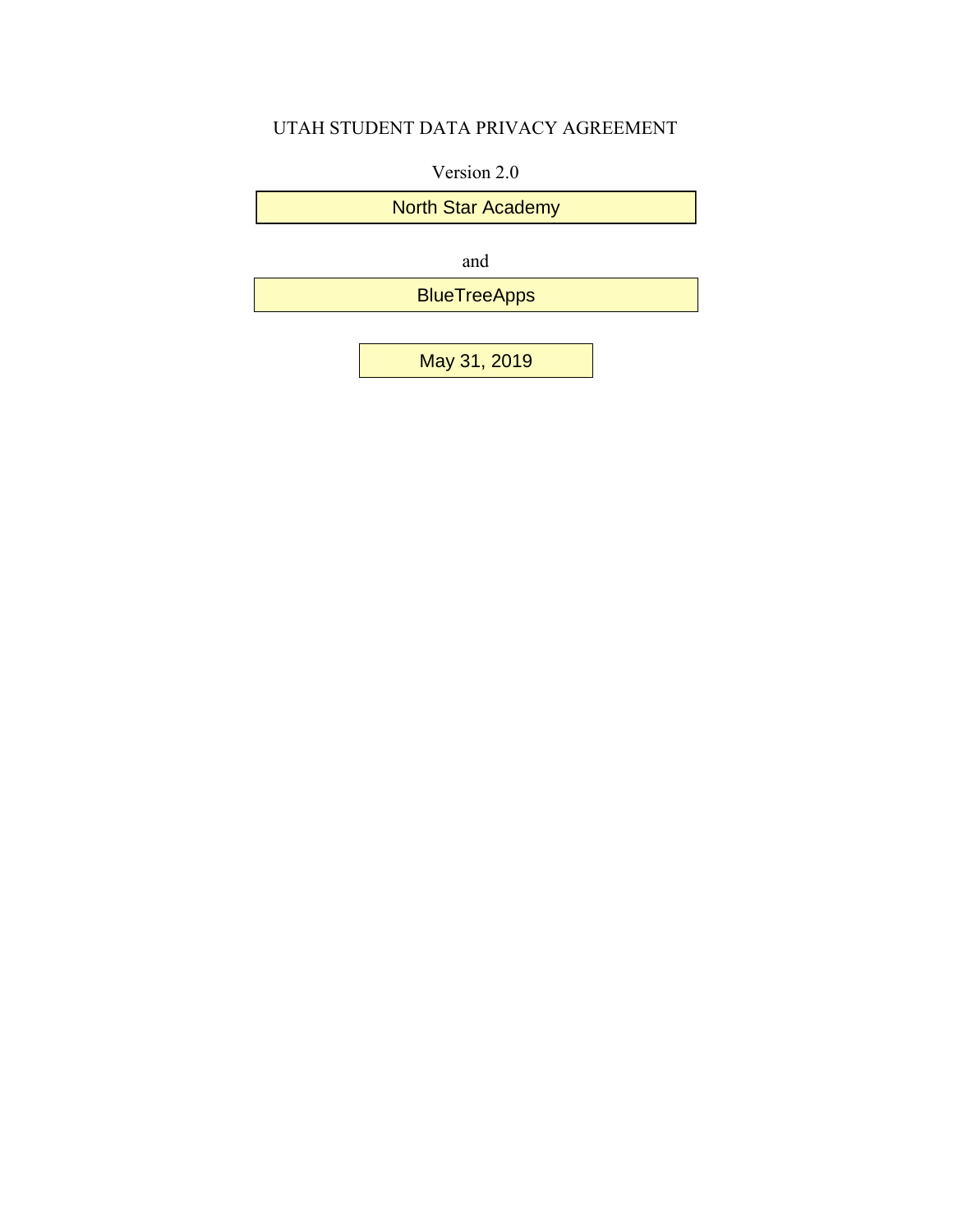This Utah Student Data Privacy Agreement ("DPA") is entered into by and between the



The Parties agree to the terms as stated herein.

## **RECITALS**

**WHEREAS,** the Contractor has agreed to provide the Local Education Agency ("LEA") with certain digital educational services ("Services") pursuant to a contract dated ("Service Agreement"); and

**WHEREAS,** in order to provide the Services described in the Service Agreement, the Contractor may receive or create, and the LEA may provide documents or data that are covered by several federal statutes, among them, the Family Educational Rights and Privacy Act ("FERPA") at 20 U.S.C. 1232g (34 CFR Part 99), Children's Online Privacy Protection Act ("COPPA"), 15 U.S.C. 6501-6506; Protection of Pupil Rights Amendment ("PPRA") 20 U.S.C. 1232h; and

**WHEREAS,** the documents and data transferred from LEAs and created by the Contractor's Services are also subject to Utah state student privacy laws, including the Utah Student Data Protection Act UCA Section 53E-9; and

**WHEREAS**, for the purposes of this DPA, Contractor is a school official with legitimate educational interests in accessing Education Records pursuant to the Service Agreement for the limited purposes of this DPA; and

**WHEREAS**, the Parties wish to enter into this DPA to ensure that the Service Agreement conforms to the requirements of the privacy laws referred to above and to establish implementing procedures and duties; and

**WHEREAS**, the Contractor may, by signing the "General Offer of Privacy Terms" (Exhibit "E"), agree to allow other LEAs in Utah the opportunity to accept and enjoy the benefits of this DPA for the Services described herein, without the need to negotiate terms in a separate DPA.

**NOW THEREFORE,** for good and valuable consideration, the parties agree as follows: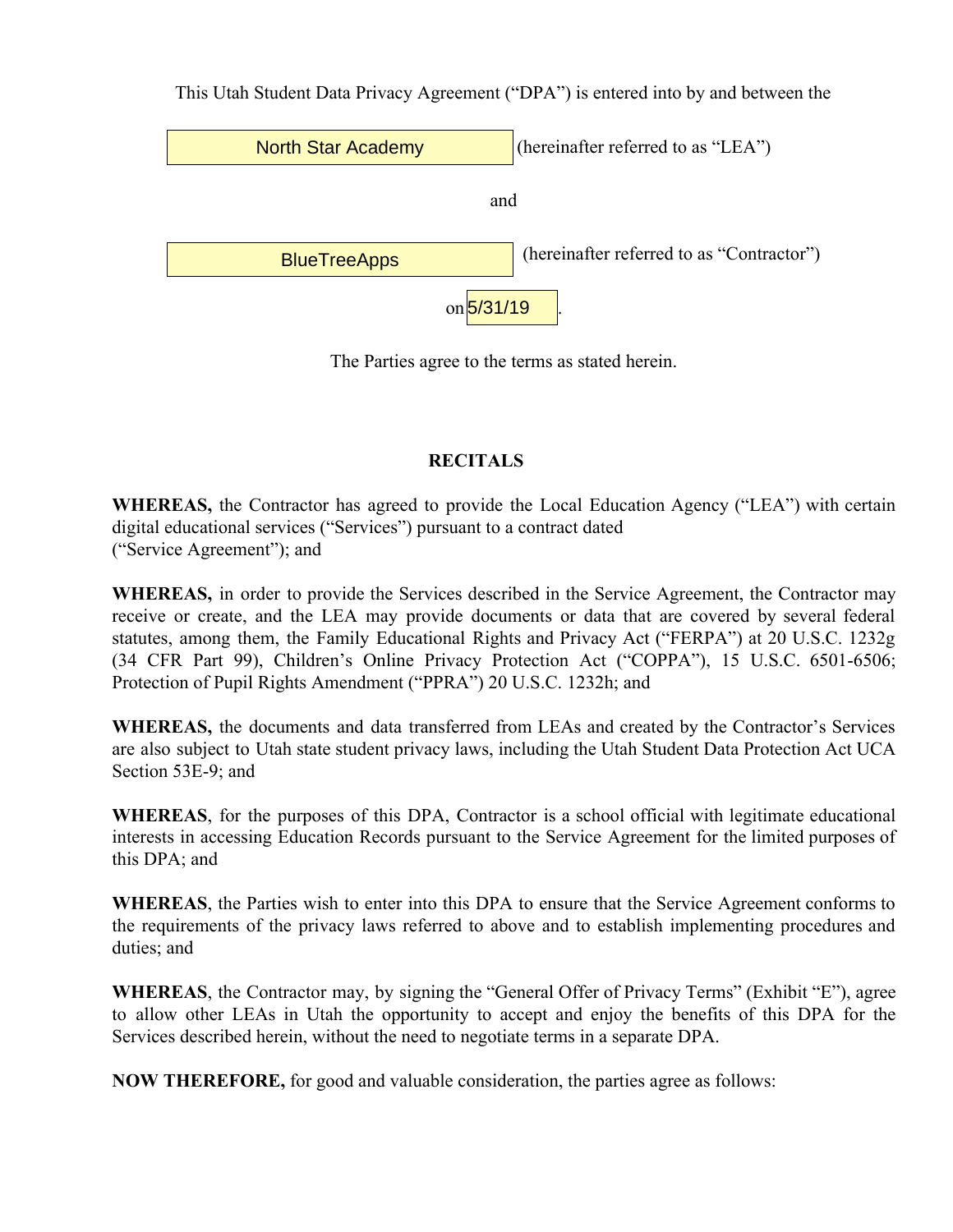### **ARTICLE I: PURPOSE AND SCOPE**

1. **Purpose of DPA**. The purpose of this DPA is to describe the duties and responsibilities to protect student data transmitted to Contractor from LEA pursuant to the Service Agreement, including compliance with all applicable statutes, including the FERPA, COPPA, PPRA and other applicable Utah State laws, all as may be amended from time to time. In performing these services, the Contractor shall be considered a School Official with a legitimate educational interest, and performing services otherwise provided by the LEA. With respect to the use and maintenance of Student Data, Contractor shall be under the direct control and supervision of the LEA.

**2. Nature of Services Provided**. The Contractor has agreed to provide digital educational products and services outlined in Exhibit "A".

**3. Student Data to Be Provided**. The Parties shall indicate the categories of student data to be provided in the Schedule of Data, attached as Exhibit "B".

**4. DPA Definitions**. The definition of terms used in this DPA is found in Exhibit "C". In the event of a conflict, definitions used in this DPA shall prevail over term used in the Service Agreement.

## **ARTICLE II: DATA OWNERSHIP AND AUTHORIZED ACCESS**

**1. Student Data Property of LEA**. All Student Data transmitted to the Contractor pursuant to the Service Agreement is and will continue to be the property of the student.

**2. Parent Access**. The LEA shall establish reasonable procedures by which a parent, legal guardian, or eligible student may request the opportunity to inspect and review Student Data in the student's records, and seek to amend Student Data that are inaccurate, misleading or in violation of the student's right of privacy. Contractor shall respond in a timely manner (and no later than 45 days from the date of the request) to the LEA's request for Student Data in a student's records held by the Contractor to view or correct as necessary. In the event that a parent of a student or other individual contacts the Contractor to review any of the Student Data accessed pursuant to the Services, the Contractor shall refer the parent or individual to the LEA, who will follow the necessary and proper procedures regarding the requested information.

**3. Third Party Request**. Should a Third Party, including law enforcement and government entities, request data held by the Contractor pursuant to the Services Agreement, the Contractor shall redirect the Third Party to request the data directly from the LEA. Contractor shall notify the LEA in advance of a compelled disclosure to a Third Party. Contractor shall share Student Data with law enforcement if required by law or court order.

**4. Subprocessors**. Contractor shall enter into written agreements with all Subprocessors performing functions pursuant to the Service Agreement, whereby the Subprocessors agree to protect Student Data in a manner consistent with the terms of this DPA. Contractor shall provide the LEA with a description of the subprocessors or types of subprocessors who have access to the LEA's student data and shall update the list as new subprocessors are added.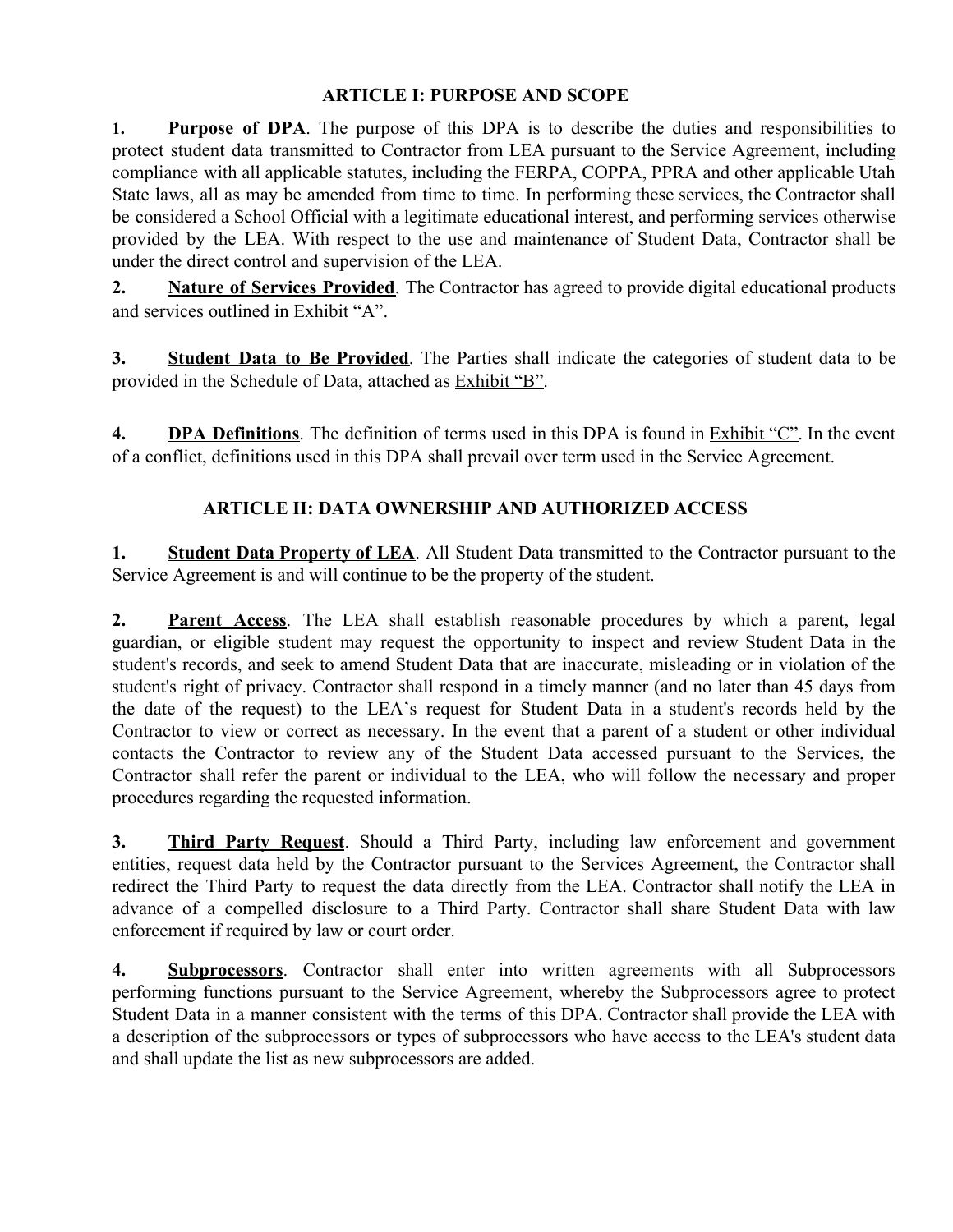## **ARTICLE III: DUTIES OF CONTRACTOR**

**1. Privacy Compliance**. The Contractor shall comply with all applicable state and federal laws and regulations pertaining to data privacy and security, including FERPA, COPPA, PPRA and all other Utah privacy statutes as they relate to the collection, use, storage, or sharing of student data.

**2. Authorized Use**. The data shared pursuant to the Service Agreement, including persistent unique identifiers, shall be used for no purpose other than the Services stated in the Service Agreement and/or otherwise authorized under the statutes referenced in the prior subsection. Contractor also acknowledges and agrees that it shall not make any re-disclosure of any Student Data.

**3. Employee Obligation**. Contractor shall require all employees and subprocessors who have access to Student Data to comply with all applicable provisions of this DPA with respect to the data shared under the Service Agreement.

**4. Use of De-identified information**. De-identified information may be used by the Contractor for the purposes of development, research, and improvement of educational sites, services, or applications, as any other member of the public or party would be able to use de-identified data pursuant to 34 CFR 99.31(b). Contractor agrees not to attempt to re-identify de-identified Student Data.

**5. Disposition of Data**. Upon written request Contractor shall dispose or delete all Student Data obtained under the Service Agreement when it is no longer needed for the purpose for which it was obtained. The duty to dispose of Student Data shall not extend to data that has been de-identified. The LEA may employ a "Request for Return or Deletion of Student Data" form, a copy of which is attached hereto as **Exhibit "D"**. Upon receipt of a request from the LEA, the Contractor will immediately provide the LEA with any specified portion of the Student Data within 10 calendar days of receipt of said request.

**6. Additional Acceptable Uses of Student Data**. Contractor is prohibited from using Student Data for any secondary use not described in this agreement except:

- a. for adaptive learning or customized student learning purposes;
- b. to market an educational application or product to a parent or legal guardian of a student if Contractor did not use Data, shared by or collected per this Contract, to market the educational application or product;
- c. to use a recommendation engine to recommend to a student
	- i. content that relates to learning or employment, within the third-party contractor's internal application, if the recommendation is not motivated by payment or other consideration from another party; or
	- ii. services that relate to learning or employment, within the third-party contractor's internal application, if the recommendation is not motivated by payment or other consideration from another party;
- d. to respond to a student request for information or feedback, if the content of the response is not motivated by payment or other consideration from another party.; and
- e. to use Data to allow or improve operability and functionality of the third-party contractor's internal application.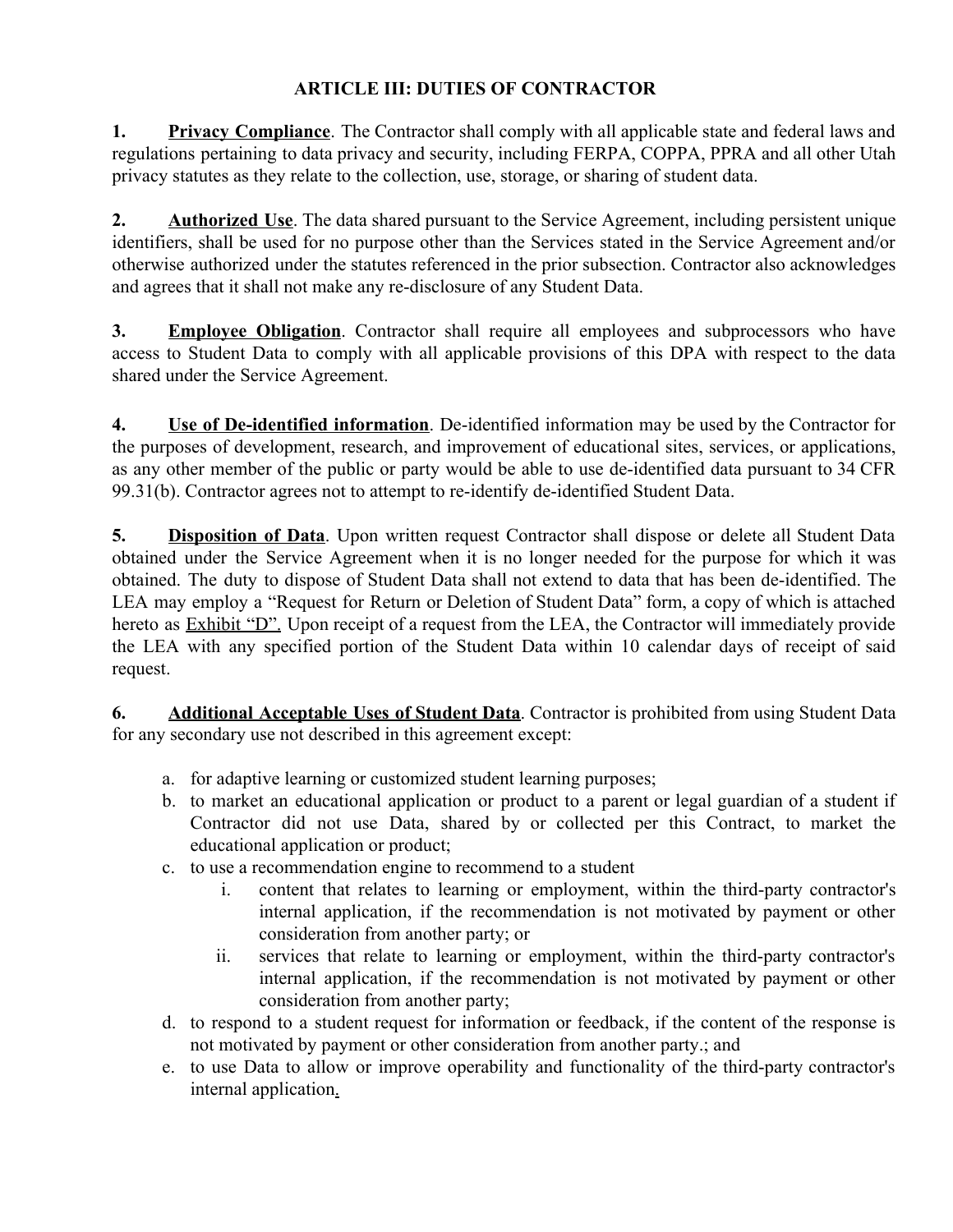### **ARTICLE IV: DATA PROVISIONS**

**1. Data Security**. The Contractor agrees to abide by and maintain adequate data security measures, consistent with standards and best practices within the educational technology industry, and to protect Student Data from unauthorized disclosure or acquisition by an unauthorized person. These measures shall include, but are not limited to:

- **a. Passwords and Employee Access**. Contractor shall secure usernames, passwords, and any other means of gaining access to the Services or to Student Data. Contractor shall only provide access to Student Data to employees or contractors that are performing the Services.
- **b. Security Protocols**. Both parties agree to maintain security protocols that meet industry standards in the transfer or transmission of any data, including ensuring that data may only be viewed or accessed by parties legally allowed to do so. Contractor shall maintain all data obtained or generated pursuant to the Service Agreement in a secure digital environment and not copy, reproduce, or transmit data obtained pursuant to the Service Agreement, except as necessary to fulfill the purpose of data requests by LEA.
- **c. Security Technology**. Contractor shall employ internet industry standard measures to protect data from unauthorized access while the data is in transit or at rest. The service security measures shall include server authentication and data encryption. Contractor shall host data pursuant to the Service Agreement in an environment using a firewall that is updated according to industry standards.
- **d. Audit Rights**. Upon reasonable notice, and at the request of the LEA, the LEA or the LEA's designee may audit the Contractor to verify compliance with this DPA, as required by the Utah Student Data Protection Act.

**2. Data Breach**. In the event that Contractor discovers that Student Data has been accessed or obtained by an unauthorized individual, Contractor shall provide notification to LEA within a reasonable amount of time of the incident, not to exceed 72 hours.

## **ARTICLE V- GENERAL OFFER OF PRIVACY TERMS**

Contractor may, by signing the attached Form of General Offer of Privacy Terms in Exhibit "E", be bound by the terms of this DPA to any other LEA who signs the acceptance on in said Exhibit.

### **ARTICLE VI: MISCELLANEOUS**

**1. Term**. The Contractor shall be bound by this DPA for the duration of the Service Agreement or so long as the Contractor maintains any Student Data.

**2. Termination**. In the event that either party seeks to terminate this DPA, they may do so by mutual written consent so long as the Service Agreement has lapsed or has been terminated. LEA shall have the right to terminate the DPA and Service Agreement in the event of a material breach of the terms of this DPA.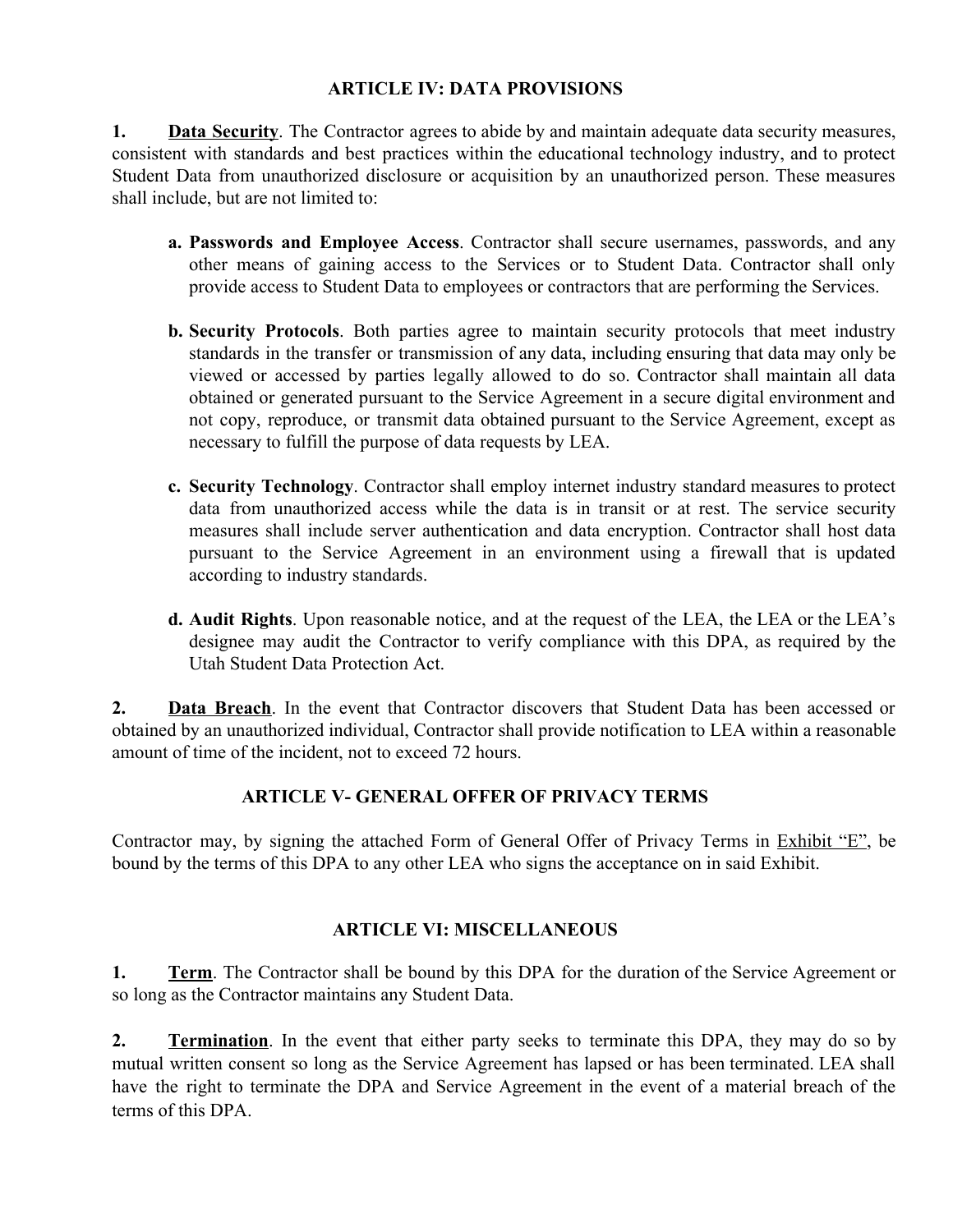**3. Effect of Termination Survival**. If the Service Agreement is terminated, the Contractor shall destroy all of LEA's data pursuant to Article IV, section 1(b), and Article II, section 3, above.

**4. Priority of Agreements**. This DPA shall govern the treatment of student data in order to comply with privacy protections, including those found in FERPA and all applicable privacy statutes identified in this DPA. In the event there is conflict between the DPA and the Service Agreement, the DPA shall apply and take precedence. Except as described in this paragraph herein, all other provisions of the Service Agreement shall remain in effect.

**5. Notice**. All notices or other communication required or permitted to be given hereunder must be in writing and given by personal delivery, or e-mail transmission (if contact information is provided for the specific mode of delivery), or first-class mail, postage prepaid, sent to the designated representatives below:

### **a. Designated Representatives**

The designated representative for the LEA for this Agreement is:

| Name: Troy Fernley                                                      |
|-------------------------------------------------------------------------|
| Title: <b>IT Security Manager</b>                                       |
| <b>Contact Information:</b>                                             |
| tfernley@north-staracademy.com<br>801.390.9703                          |
| The designated representative for the Contractor for this Agreement is: |
| Name: Jake Edwards                                                      |
| Title: President                                                        |
| Contact Information:                                                    |
| jake@bluetreeapps.com, 303-800-9459                                     |

**b. Notification of Acceptance of General Offer of Terms**. Upon execution of Exhibit "E", General Offer of Terms, Subscribing LEA shall provide notice of such acceptance in writing and given by personal delivery, or e-mail transmission (if contact information is provided for the specific mode of delivery), or first-class mail, postage prepaid, to the designated representative below.

The designated representative for notice of acceptance of the General Office of Privacy Terms is: Name: <mark>Jake Edwards \_\_\_\_\_\_\_\_\_\_\_\_\_\_\_\_\_\_\_\_\_\_\_\_\_\_</mark>

Title: \_\_\_\_\_\_\_\_\_\_\_\_\_\_\_\_\_\_\_\_\_\_\_\_\_\_\_\_\_\_\_\_\_\_\_\_\_\_\_\_ President

Contact Information:

jake@bluetreeapps.com , 303-800-9459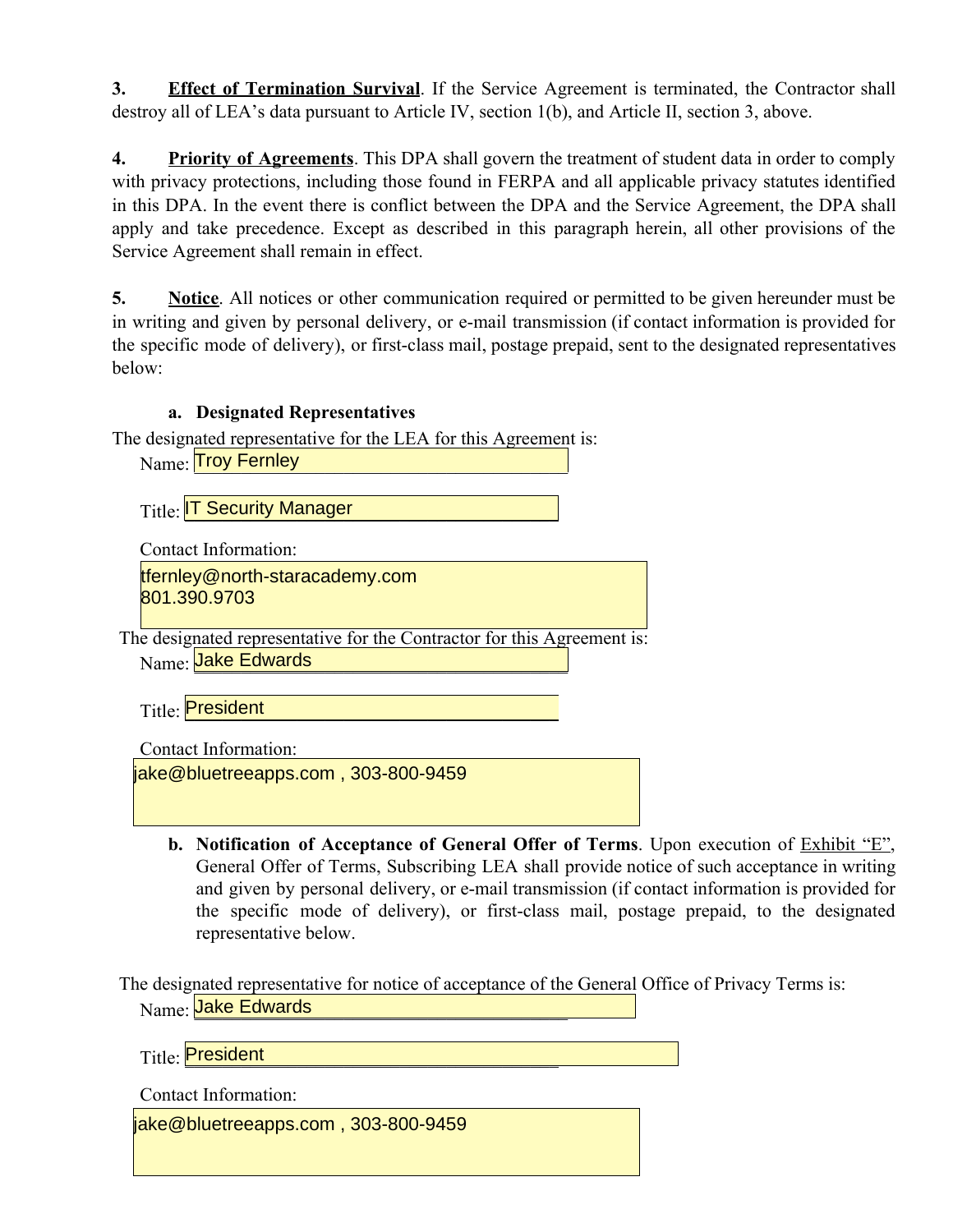**6. Entire Agreement**. This DPA constitutes the entire agreement of the parties relating to the subject matter hereof and supersedes all prior communications, representations, or agreements, oral or written, by the parties relating thereto. This DPA may be amended and the observance of any provision of this DPA may be waived (either generally or in any particular instance and either retroactively or prospectively) only with the signed written consent of both parties.

**7. Severability**. Any provision of this DPA that is prohibited or unenforceable in any jurisdiction shall, as to such jurisdiction, be ineffective to the extent of such prohibition or unenforceability without invalidating the remaining provisions of this DPA, and any such prohibition or unenforceability in any jurisdiction shall not invalidate or render unenforceable such provision in any other jurisdiction. Notwithstanding the foregoing, if such provision could be more narrowly drawn so as not to be prohibited or unenforceable in such jurisdiction while, at the same time, maintaining the intent of the parties, it shall, as to such jurisdiction, be so narrowly drawn without invalidating the remaining provisions of this DPA or affecting the validity or enforceability of such provision in any other jurisdiction.

**8. Governing Law; Venue and Jurisdiction**. THIS DPA WILL BE GOVERNED BY AND CONSTRUED IN ACCORDANCE WITH THE LAWS OF THE STATE OF UTAH, WITHOUT REGARD TO CONFLICTS OF LAW PRINCIPLES. EACH PARTY CONSENTS AND SUBMITS TO THE SOLE AND EXCLUSIVE JURISDICTION TO THE STATE AND FEDERAL COURTS OF UTAH FOR ANY DISPUTE ARISING OUT OF OR RELATING TO THIS SERVICE AGREEMENT OR THE TRANSACTIONS CONTEMPLATED HEREBY.

**9. Authority.** Contractor represents that it is authorized to bind to the terms of this DPA, including confidentiality and destruction of Student Data and any portion thereof contained therein, all related or associated institutions, individuals, employees or contractors who may have access to the Student Data and/or any portion thereof, or may own, lease or control equipment or facilities of any kind where the Student Data and portion thereof stored, maintained or used in any way. Contractor agrees that any purchaser of the Contractor shall also be bound to this DPA.

**10. Waiver.** No delay or omission of the LEA to exercise any right hereunder shall be construed as a waiver of any such right and the LEA reserves the right to exercise any such right from time to time, as often as may be deemed expedient. LEA hereby waives and releases any and all claims against the Utah State Board of Education and/or its members, departments, office, and staff (collectively, "USBE"), for USBE's efforts and conduct related to the negotiations and/or formation of this DPA. The parties agree that USBE is not an agent nor a representative of LEA in the formation or execution of this DPA, and that LEA negotiated with Contractor at arm's length in the creation of this DPA. USBE is thus not responsible or liable to either party under this DPA, and owes no duty to either party under this DPA.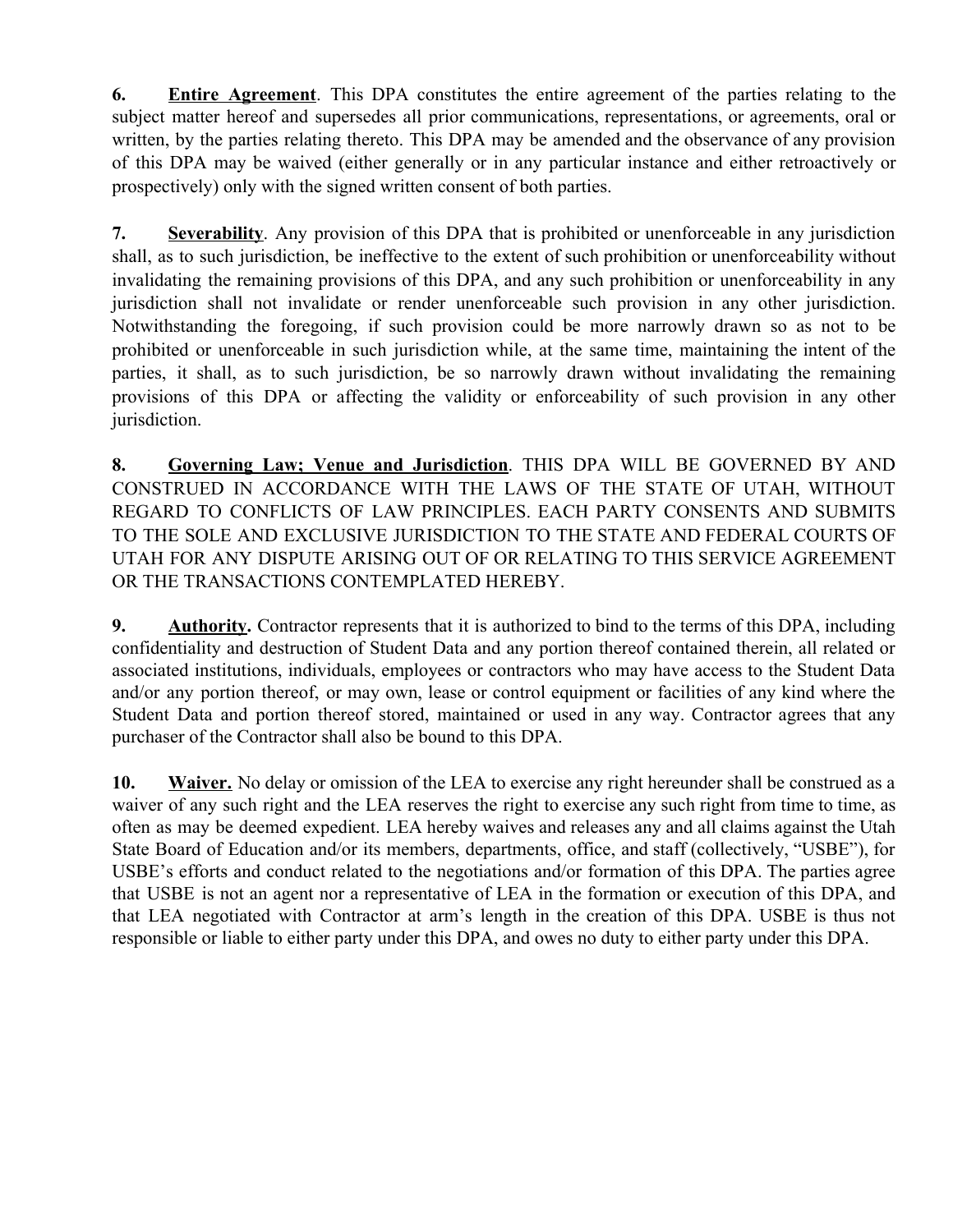**10. Successors Bound**. This DPA is and shall be binding upon the respective successors in interest to Contractor in the event of a merger, acquisition, consolidation or other business reorganization or sale of all or substantially all of the assets of such business.

**IN WITNESS WHEREOF**, the parties have executed this Utah Student Data Privacy Agreement as of the last day noted below.

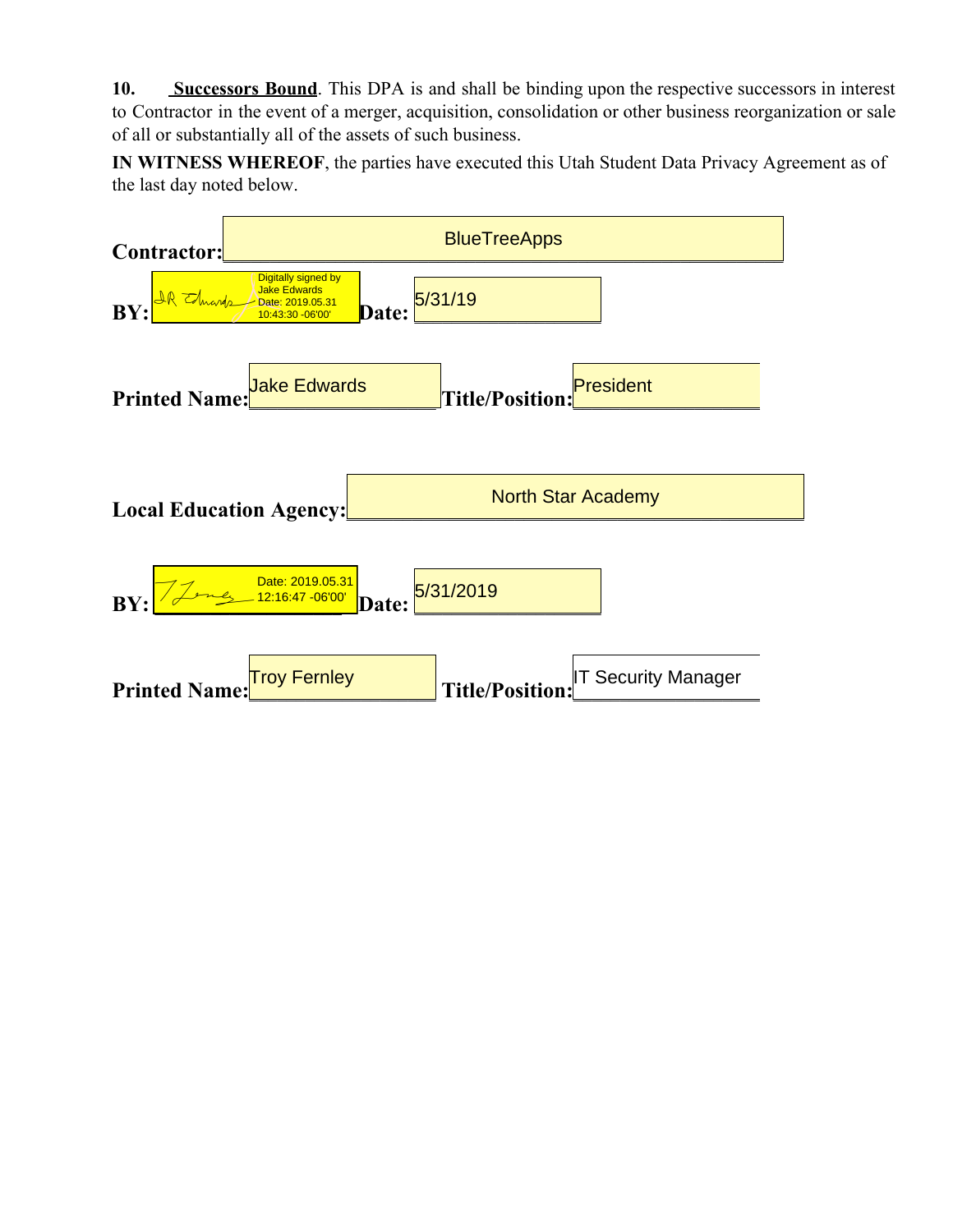## **EXHIBIT "A"**

## **DESCRIPTION OF SERVICES**

### [INSERT DETAILED DESCRIPTION OF PRODUCTS AND SERVICES HERE. IF MORE THAN ONE PRODUCT OR SERVICE IS INCLUDED, LIST EACH PRODUCT HERE]

Custom Mobile app designed to communicate news, events, and other information to Parents.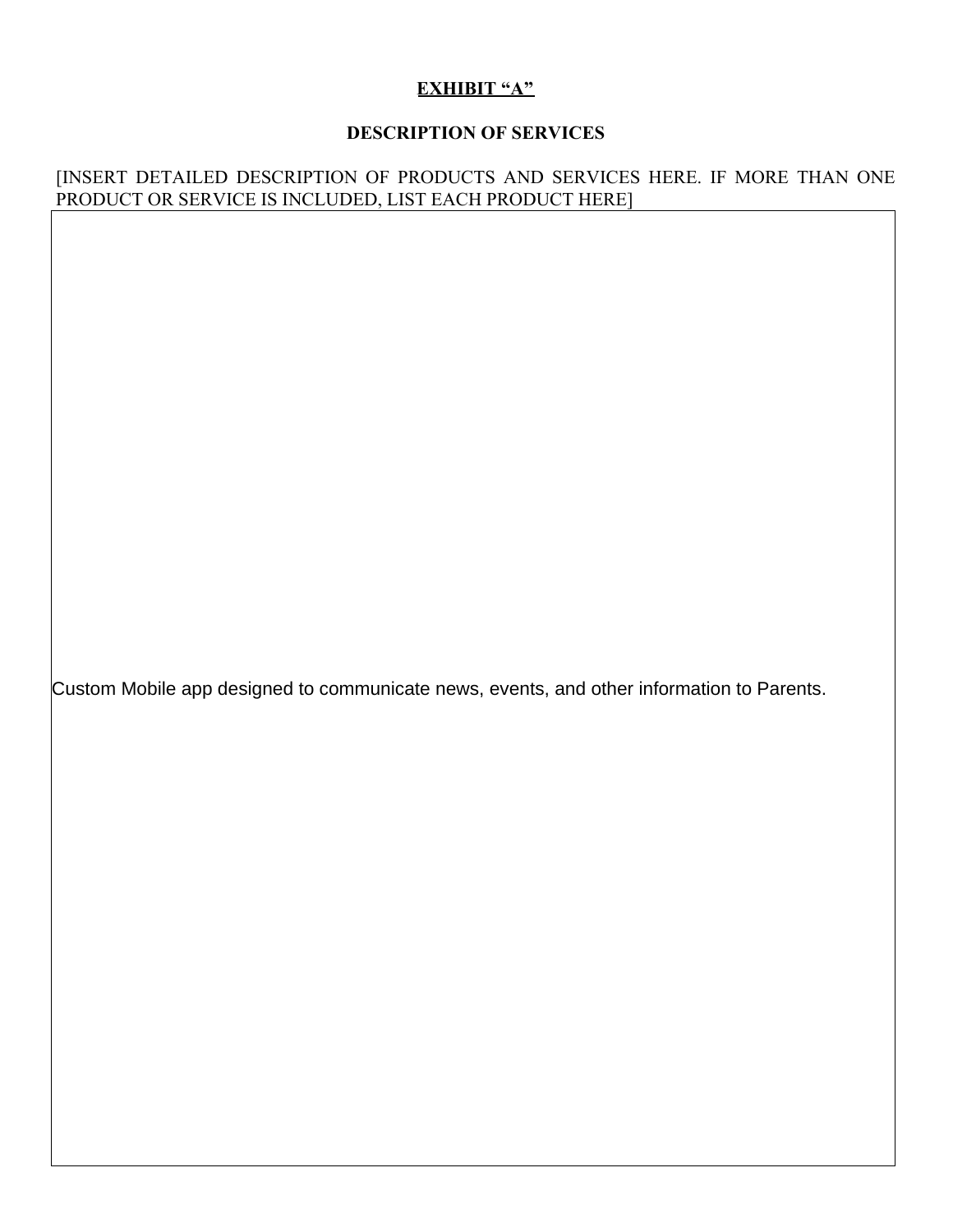# **EXHIBIT "B"**

# SCHEDULE OF STUDENT DATA

| <b>Category of Data</b>         | <b>Elements</b>                                                                                     | <b>Check if</b><br>used by<br>your<br>system |
|---------------------------------|-----------------------------------------------------------------------------------------------------|----------------------------------------------|
| Application Technology Metadata | IP Addresses of users, Use of cookies etc.<br>Other application technology metadata-Please specify: |                                              |

| <b>Application Use Statistics</b> | Meta data on user interaction with application |  |  |
|-----------------------------------|------------------------------------------------|--|--|
|-----------------------------------|------------------------------------------------|--|--|

|            | Standardized test scores              |  |
|------------|---------------------------------------|--|
|            | Observation data                      |  |
| Assessment | Other assessment data-Please specify: |  |

| Attendance | Student school (daily) attendance data |  |
|------------|----------------------------------------|--|
|            | Student class attendance data          |  |
|            |                                        |  |

| Communications | Online communications that are captured (emails, blog)<br>entries) |  |
|----------------|--------------------------------------------------------------------|--|
|----------------|--------------------------------------------------------------------|--|

| Conduct      | Conduct or behavioral data |  |
|--------------|----------------------------|--|
|              |                            |  |
|              | Date of Birth              |  |
|              | Place of Birth             |  |
| Demographics | Gender                     |  |
|              | Ethnicity or race          |  |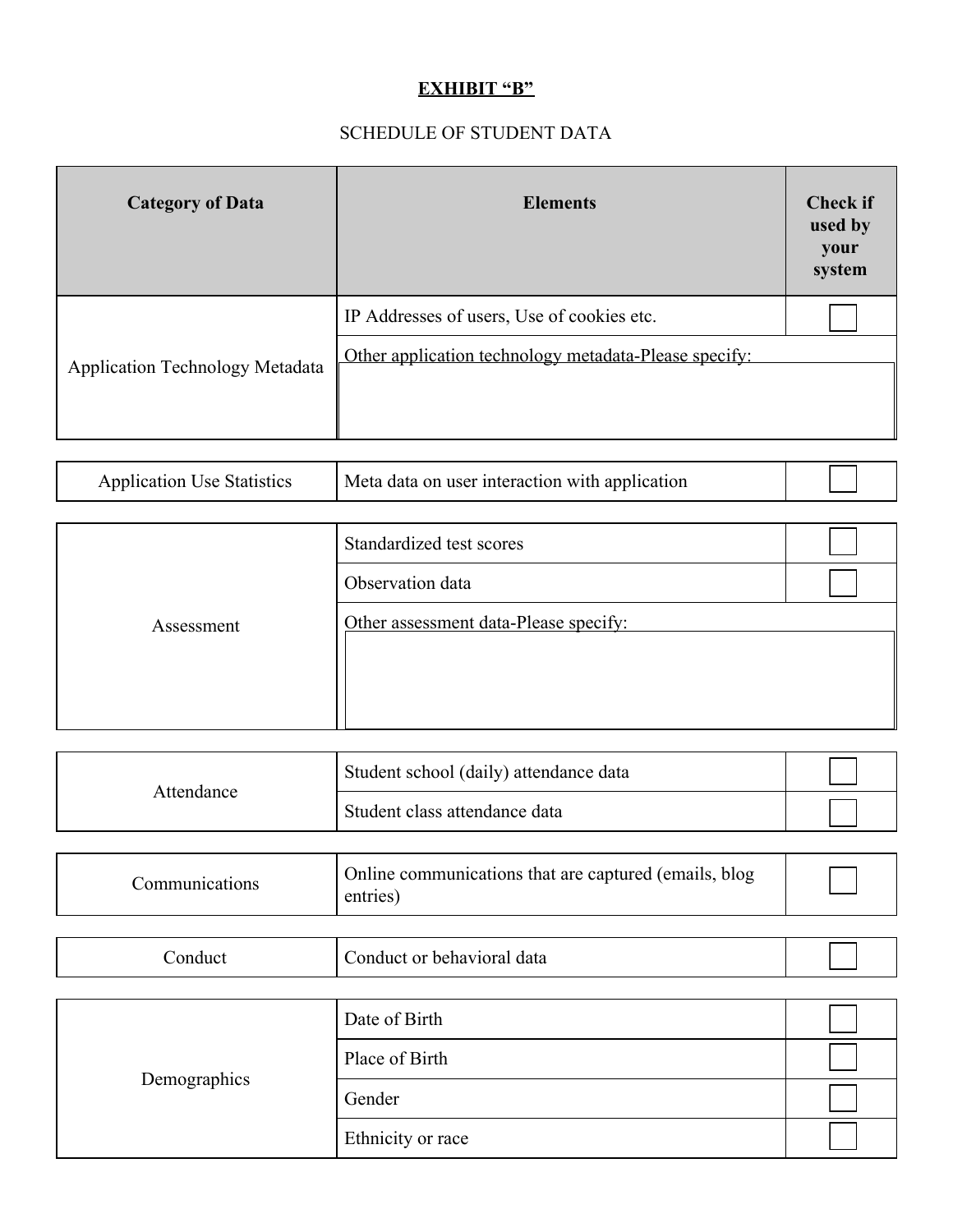| Language information (native, preferred or primary<br>language spoken by student) |  |
|-----------------------------------------------------------------------------------|--|
| Other demographic information-Please specify:                                     |  |

|            | Student school enrollment                    |  |
|------------|----------------------------------------------|--|
|            | Student grade level                          |  |
|            | Homeroom                                     |  |
|            | Guidance counselor                           |  |
| Enrollment | Specific curriculum programs                 |  |
|            | Year of graduation                           |  |
|            | Other enrollment information-Please specify: |  |
|            |                                              |  |
|            |                                              |  |

|                                        | Address |  |
|----------------------------------------|---------|--|
| Parent/Guardian Contact<br>Information | Email   |  |
|                                        | Phone   |  |

| Parent/Guardian ID | Parent ID number (created to link parents to students) |  |
|--------------------|--------------------------------------------------------|--|
|                    |                                                        |  |

| -<br>Parent<br>. ruardıan<br>Name | $\overline{\phantom{a}}$<br>∟ast<br>$1.1.0001 +$<br>$\alpha r$<br>$\sim$ 12 $\sim$<br>anu/<br>11 S L |  |
|-----------------------------------|------------------------------------------------------------------------------------------------------|--|
|                                   |                                                                                                      |  |

| Schedule | Student scheduled courses |  |
|----------|---------------------------|--|
|          | Teacher names             |  |

| Special Indicator | English language learner information |  |
|-------------------|--------------------------------------|--|
|                   | Low income status                    |  |
|                   | Medical alerts/health data           |  |
|                   | Student disability information       |  |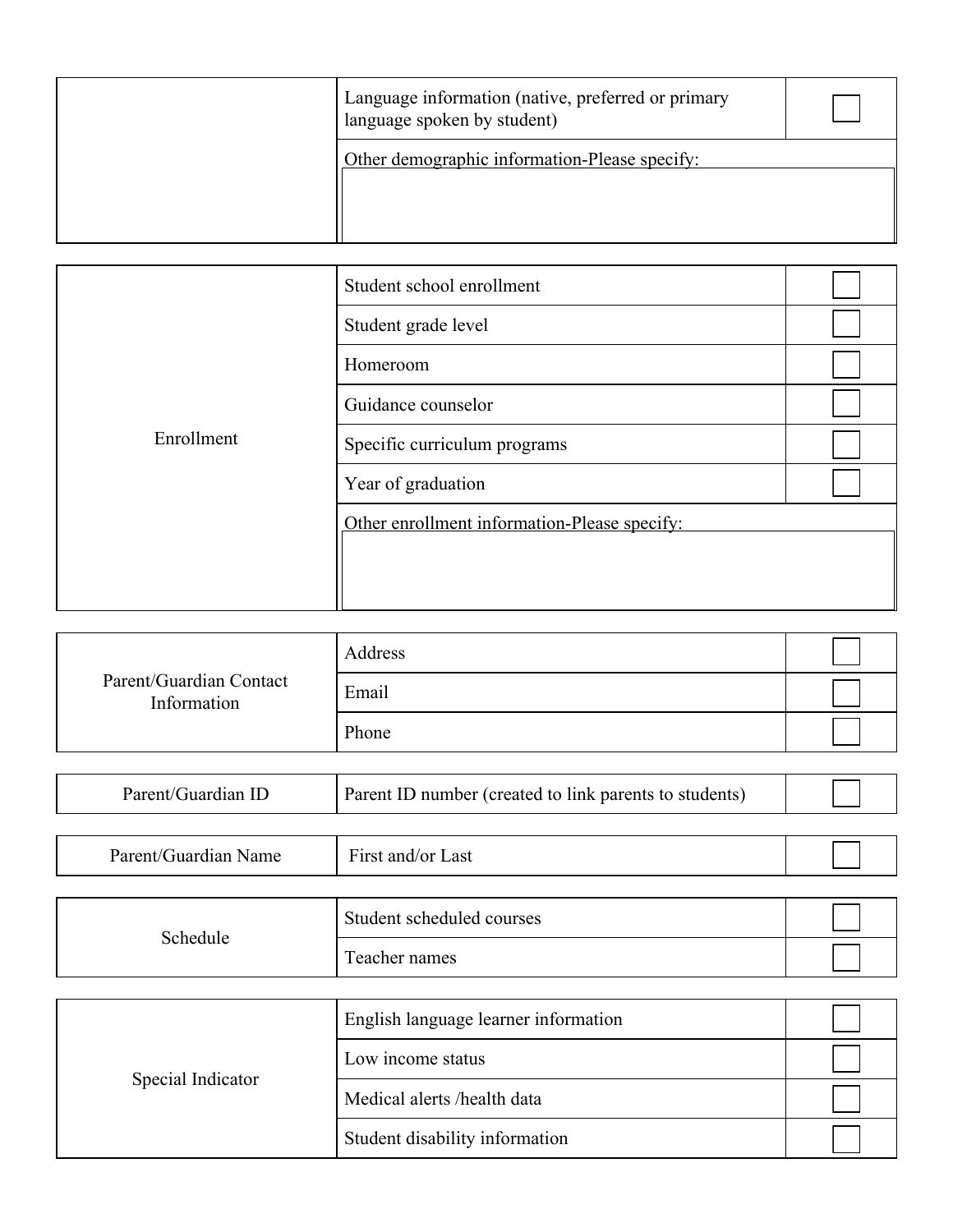| Specialized education services (IEP or 504) |  |
|---------------------------------------------|--|
| Living situations (homeless/foster care)    |  |
| Other indicator information-Please specify: |  |
|                                             |  |
|                                             |  |
|                                             |  |

| <b>Student Contact Information</b> | Address |  |
|------------------------------------|---------|--|
|                                    | Email   |  |
|                                    | Phone   |  |

| Student Identifiers | Local (School district) ID number     |  |
|---------------------|---------------------------------------|--|
|                     | State ID number                       |  |
|                     | Vendor/App assigned student ID number |  |
|                     | Student app username                  |  |
|                     | Student app passwords                 |  |

| <b>Student Name</b>               | First and/or Last                                                                                                             |  |  |
|-----------------------------------|-------------------------------------------------------------------------------------------------------------------------------|--|--|
|                                   |                                                                                                                               |  |  |
| Student In App Performance        | Program/application performance (typing)<br>program-student types 60 wpm, reading program-student<br>reads below grade level) |  |  |
|                                   |                                                                                                                               |  |  |
| <b>Student Program Membership</b> | Academic or extracurricular activities a student may<br>belong to or participate in                                           |  |  |

| <b>Student Survey Responses</b> | Student responses to surveys or questionnaires |  |  |
|---------------------------------|------------------------------------------------|--|--|
|---------------------------------|------------------------------------------------|--|--|

| Student work | Student generated content; writing, pictures etc. |  |
|--------------|---------------------------------------------------|--|
|              | Other student work data -Please specify:          |  |
|              |                                                   |  |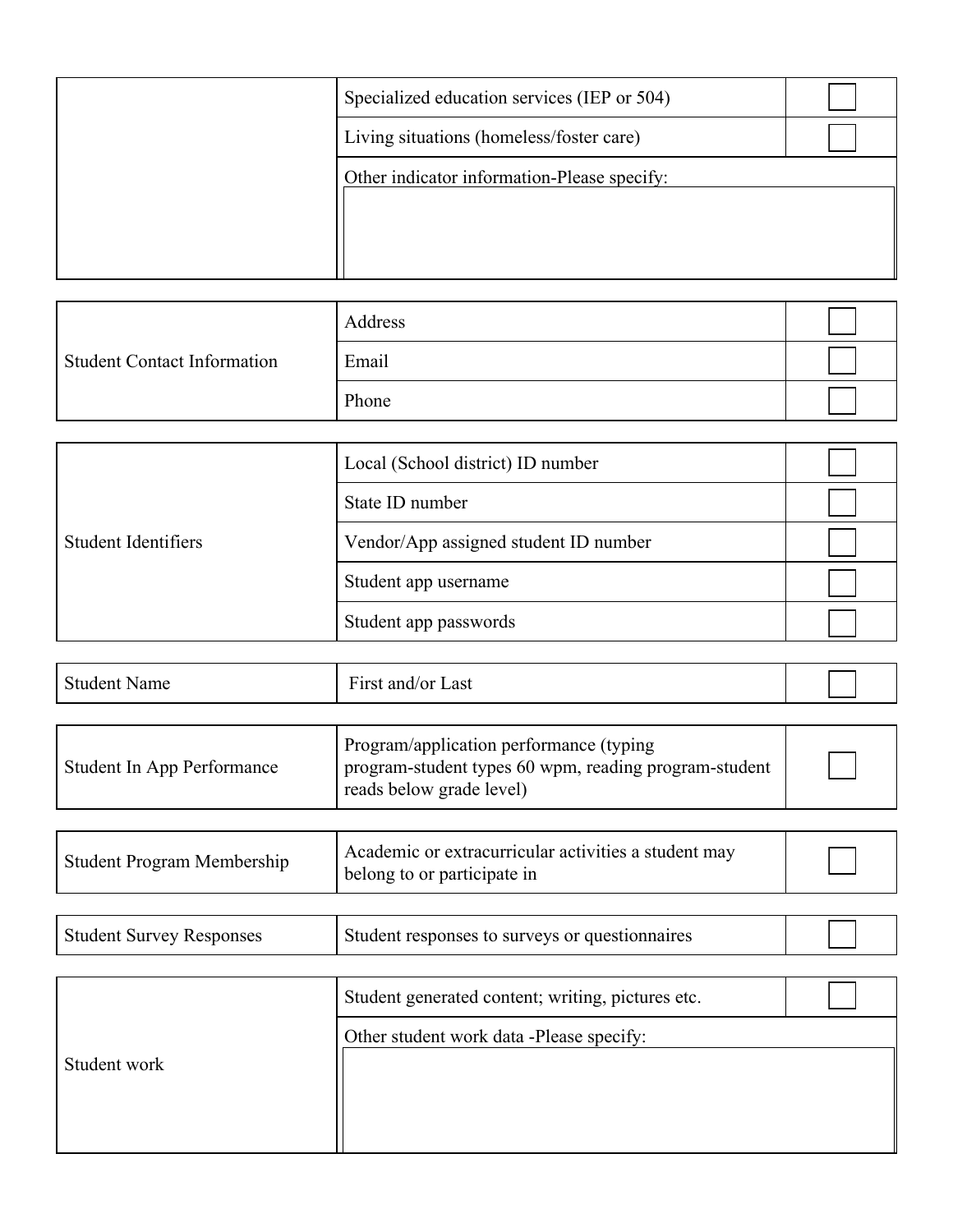| Transcript | Student course grades                    |  |  |
|------------|------------------------------------------|--|--|
|            | Student course data                      |  |  |
|            | Student course grades/performance scores |  |  |
|            | Other transcript data -Please specify:   |  |  |
|            |                                          |  |  |
|            |                                          |  |  |

| Transportation | Student bus assignment                     |  |  |
|----------------|--------------------------------------------|--|--|
|                | Student pick up and/or drop off location   |  |  |
|                | Student bus card ID number                 |  |  |
|                | Other transportation data -Please specify: |  |  |
|                |                                            |  |  |
|                |                                            |  |  |

|       | Please list each additional data element used, stored or collected by your<br>application: |
|-------|--------------------------------------------------------------------------------------------|
| Other |                                                                                            |
|       |                                                                                            |

| No Student Data Collected at this time $\boxed{\bigtriangledown}$ . |  |  |
|---------------------------------------------------------------------|--|--|
|---------------------------------------------------------------------|--|--|

\*Contractor shall immediately notify LEA if this designation is no longer applicable.

OTHER: Use this box, if more space needed

Meta Data collected is aggregate and not user based. Example: Total App Downloads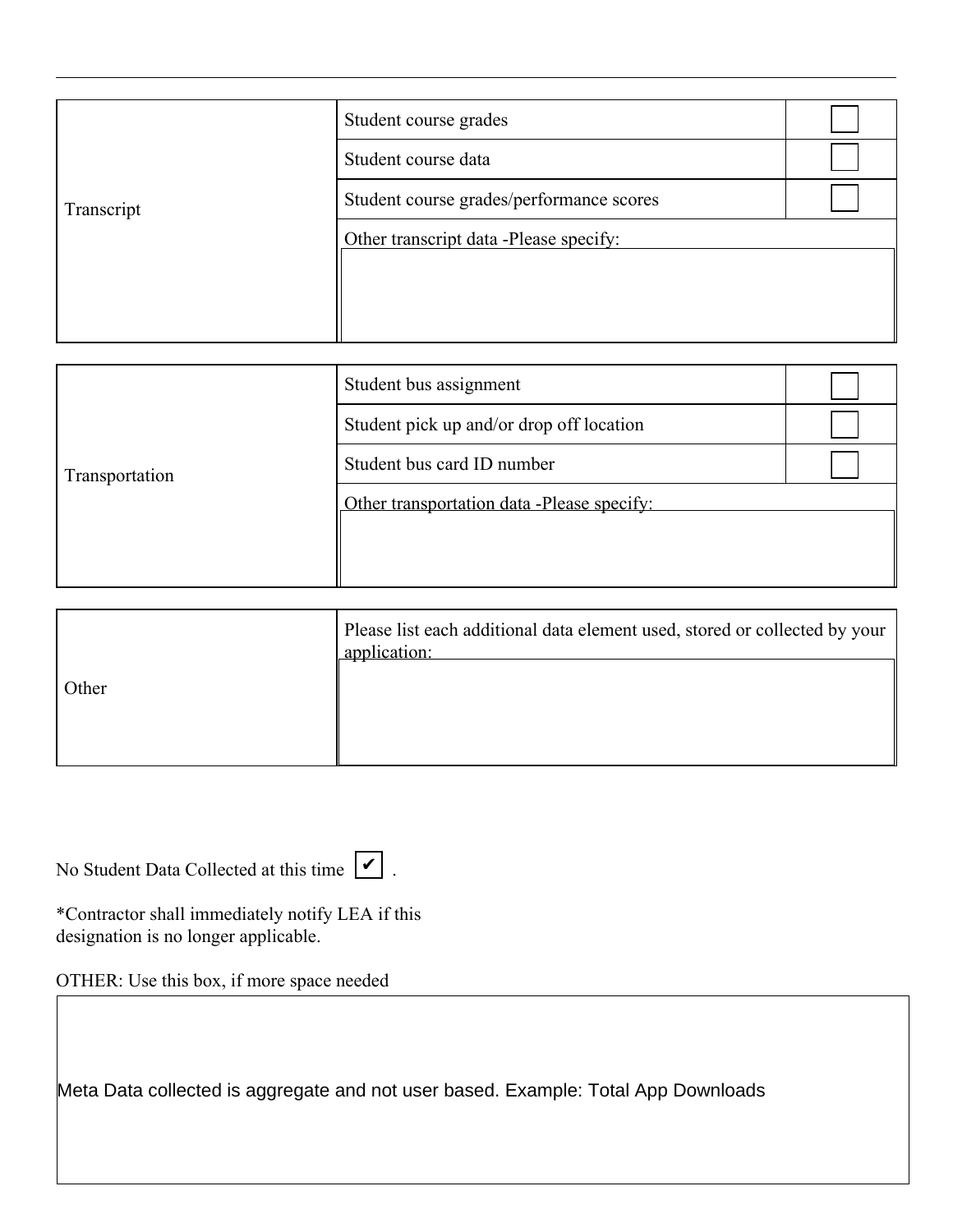#### **EXHIBIT "C"**

### DEFINITIONS

**Contractor:** For purposes of the Service Agreement, the term "Contractor" means Contractor of digital educational software or services, including cloud-based services, for the digital storage, management, and retrieval of pupil records. Within the DPA the term "Contractor" includes the term "Third Party Contractor" as used in the Student Data Protection Act and "Operator" as used in COPPA.

**De-Identified Information (DII):** De-Identification refers to the process by which the Contractor removes or obscures any Personally Identifiable Information ("PII") from Education Records in a way that removes or minimizes the risk of disclosure of the identity of the individual and information about them.

**Education Records**: Educational Records are official records, files and data directly related to a student and maintained by the school or local education agency, including but not limited to, records encompassing all the material kept in the student's cumulative folder, such as general identifying data, records of attendance and of academic work completed, records of achievement, and results of evaluative tests, health data, disciplinary status, test protocols and individualized education programs. For purposes of this DPA, Education Records are referred to as Student Data.

**Personally Identifiable Information (PII):** The terms "Personally Identifiable Information" or "PII" has the same meaning as that found in U.C.A § 53E-9-301, and includes both direct identifiers (such as a student's or other family member's name, address, student number, or biometric number) and indirect identifiers (such as a student's date of birth, place of birth, or mother's maiden name). Indirect identifiers that constitute PII also include metadata or other information that, alone or in combination, is linked or linkable to a specific student that would allow a reasonable person in the school community, who does not have personal knowledge of the relevant circumstances, to identify the student with reasonable certainty. For purposes of this DPA, Personally Identifiable Information shall include the categories of information listed in the definition of Student Data.

**Student Generated Content:** The term "student-generated content" means materials or content created by a student during and for the purpose of education including, but not limited to, essays, research reports, portfolios, creative writing, music or other audio files, photographs, videos, and account information that enables ongoing ownership of student content.

**R277-487, Public School Data Confidentiality and Disclosure**: The implementing Rule authorized by Utah Constitution Article X, Section 3, which vests general control and supervision over public education in the Board, and further authorities the Board to make rules to establish student data protection standards for public education, pursuant to Subsection 53E-9-302(1) of the Utah Student Data Protection Act.

**Service Agreement**: Refers to the Contract or Purchase Order to which this DPA supplements and modifies.

**School Official**: For the purposes of this Agreement and pursuant to 34 CFR 99.31 (B), a School Official is a contractor that: (1) Performs an institutional service or function for which the agency or institution would otherwise use employees; (2) Is under the direct control of the agency or institution with respect to the use and maintenance of education records; and (3) Is subject to 34 CFR 99.33(a) governing the use and re-disclosure of personally identifiable information from Education Records.

**Student Data:** Student Data means personally identifiable information, whether gathered by Contractor or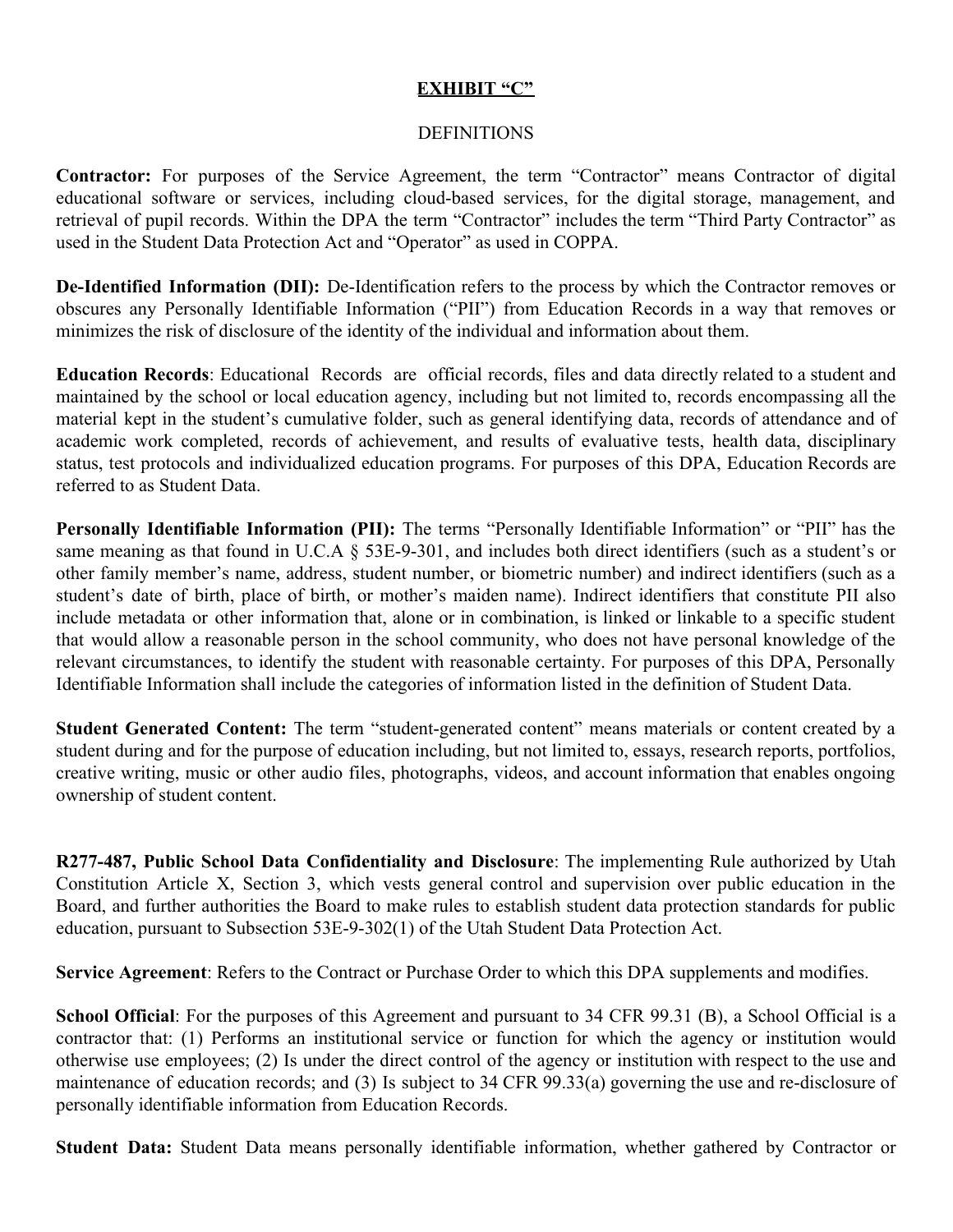provided by LEA or its users, students, or students' parents/guardians, that is descriptive of the student including, but not limited to, information in the student's educational record or email, first and last name, home address, telephone number, email address, or other information allowing online contact, discipline records, videos, test results, special education data, juvenile dependency records, grades, evaluations, criminal records, medical records, health records, social security numbers, biometric information, disabilities, socioeconomic information, food purchases, political affiliations, religious information text messages, documents, student identifies, search activity, photos, voice recordings or geolocation information. Student Data shall constitute Education Records for the purposes of this Agreement, and for the purposes of Utah and federal laws and regulations. Student Data as specified in Exhibit "B" is confirmed to be collected or processed by the Contractor pursuant to the Services. Student Data shall not constitute that information that has been anonymized or de-identified, or anonymous usage data regarding a student's use of Contractor's services.

**Subscribing LEA:** An LEA that was not party to the original Services Agreement and who accepts the Contractor's General Offer of Privacy Terms.

**Subprocessor:** For the purposes of this Agreement, the term "Subprocessor" (sometimes referred to as the "Subcontractor") means a party other than LEA or Contractor, who Contractor uses for data collection, analytics, storage, or other service to operate and/or improve its software, and who has access to PII.

**Targeted Advertising**: means presenting advertisements to a student where the advertisement is selected based on information obtained or inferred over time from that student's online behavior, usage of applications, or student data. Targeted advertising does not include advertising to a student (i) at an online location based upon that student's current visit to that location; or (ii) in response to that student's request for information or feedback, without retention of that student's online activities over time for the purpose of targeting subsequent ads.

**Utah Student Data Protection Act (**Utah Title 53E-9-301 through 53E-9-310**)**: Means the applicable Utah regulations regarding student data, as further implemented by the Superintendent pursuant to R277-487.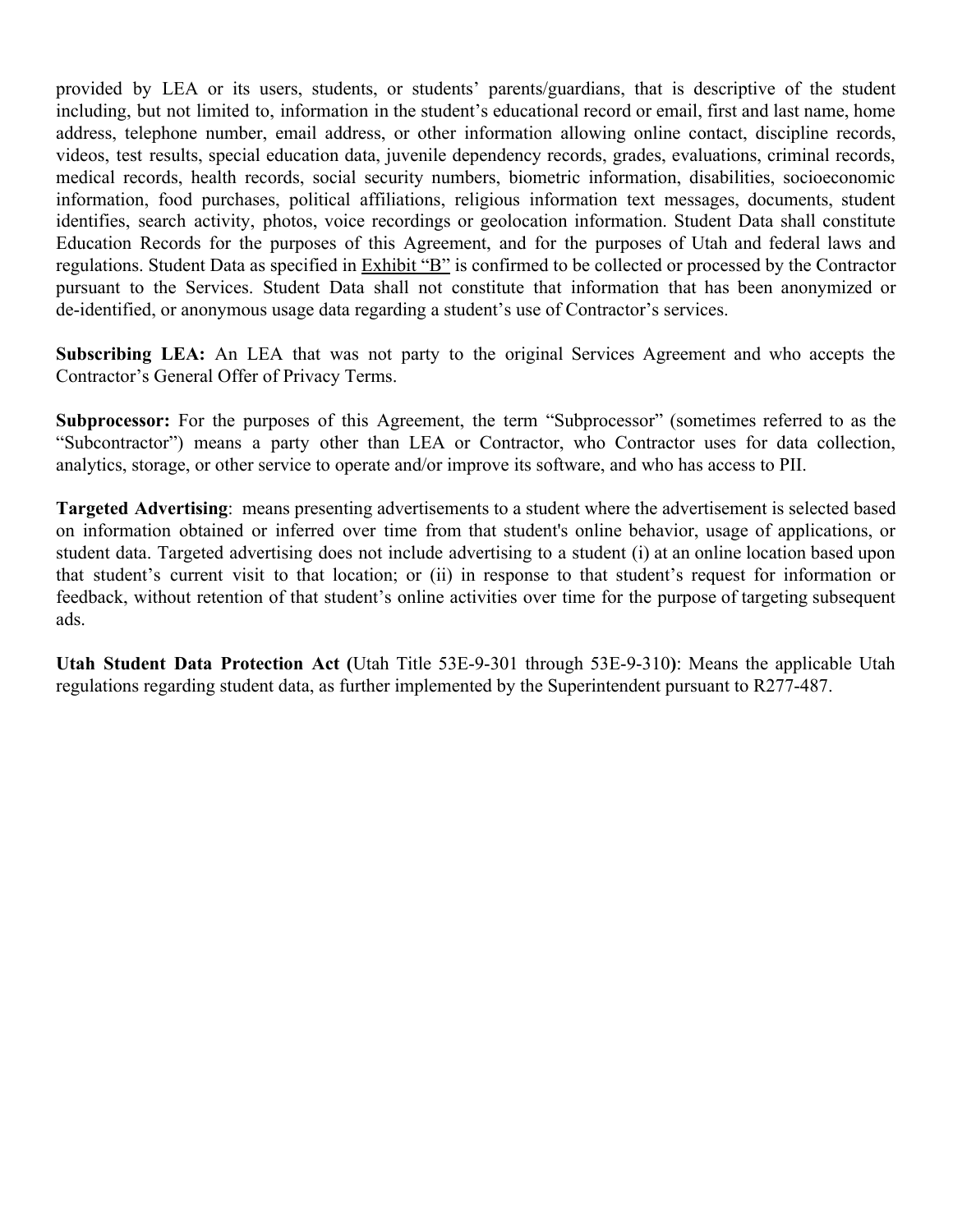## **EXHIBIT "D"**

## DIRECTIVE FOR DISPOSITION OF STUDENT DATA

**Local Education Agency** 

directs

**Contractor** 

to dispose of data obtained by Contractor pursuant to the terms of the Service Agreement between LEA and Contractor. The terms of the Disposition are set forth below:

| <b>Extent of Disposition</b>                        | Partial. The categories of data to be disposed of are as follows:                                                                                                                                                                      |  |
|-----------------------------------------------------|----------------------------------------------------------------------------------------------------------------------------------------------------------------------------------------------------------------------------------------|--|
| Disposition shall be:                               | Complete. Disposition extends to all categories of data.                                                                                                                                                                               |  |
|                                                     |                                                                                                                                                                                                                                        |  |
| <b>Nature of Disposition</b>                        | Destruction or deletion of data.                                                                                                                                                                                                       |  |
| Disposition shall be by:                            | Transfer of data. The data shall be transferred as set forth in an<br>attachment to this Directive. Following confirmation from LEA that data was<br>successfully transferred, Contractor shall destroy or delete all applicable data. |  |
|                                                     |                                                                                                                                                                                                                                        |  |
| <b>Timing of Disposition</b>                        | As soon as commercially practicable                                                                                                                                                                                                    |  |
| Data shall be disposed of by<br>the following date: | By (Insert Date)                                                                                                                                                                                                                       |  |
|                                                     | [Insert or attach special instructions]                                                                                                                                                                                                |  |
|                                                     |                                                                                                                                                                                                                                        |  |
|                                                     |                                                                                                                                                                                                                                        |  |
| Authorized Representative of LEA                    | Date                                                                                                                                                                                                                                   |  |

Verification of Disposition of Data Date by Authorized Representative of Contractor

 $\mathcal{L}_\text{max}$  and  $\mathcal{L}_\text{max}$  and  $\mathcal{L}_\text{max}$  and  $\mathcal{L}_\text{max}$  and  $\mathcal{L}_\text{max}$